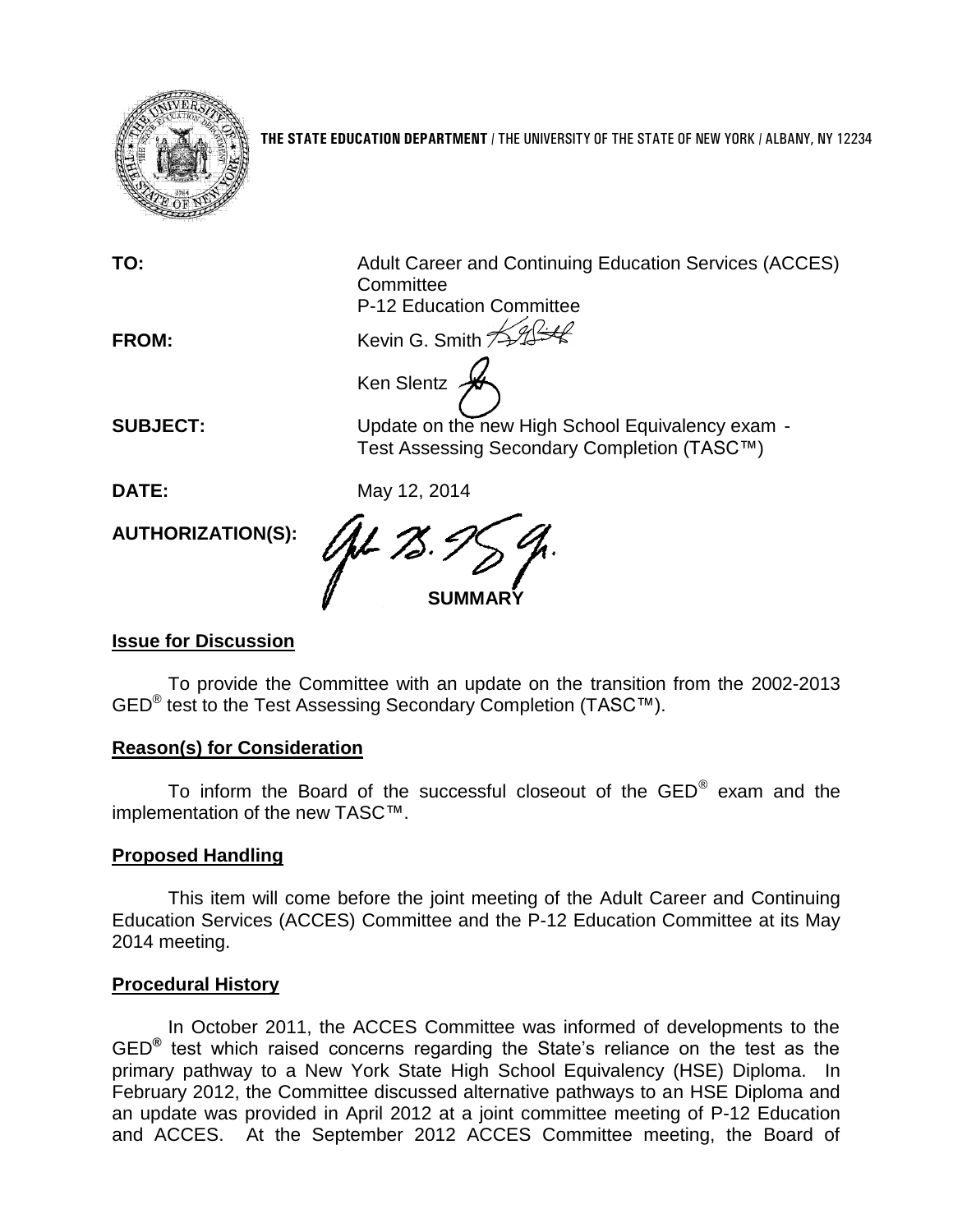Regents agreed to issue a Request For Proposal (RFP) for a new HSE test, provide multiple assessments leading to an HSE diploma, and transition the Adult Education system to Common Core State Standards for Career and College Readiness. Further updates were provided at the November 2012, February 2013, June 2013, September 2013, and October 2013 ACCES Committee meetings.

## **Background Information**

In response to the announcement by GED Testing Services (GEDTS) that beginning in 2014 the GED® test would be fully aligned to Common Core State Standards (CCSS), solely offered on the computer, and cost \$120 per test (more than twice the current expense to New York State), the Board of Regents authorized the New York State Education Department (the Department) to issue an RFP to ensure that the State offer an HSE test that is both affordable and accessible, and available in both a computer format and a paper and pencil format. An RFP was issued in November of 2012, and the Department received two bids; one from CTB/McGraw Hill and one from Educational Testing Services. GEDTS informed the Department that they would not submit a bid.

In March 2013, the Commissioner announced that the winning bid was submitted by CTB/McGraw Hill for a new assessment, TASC™ test. The cost of the test is \$52 per test administered in 2014, \$54 in 2015, and \$56 in 2016.

The national TASC™ test is similar to the 2002-2013 (old) GED® test in that it consists of the same five subtest sections: Language Arts - Reading, Language Arts - Writing, Mathematics, Science, and Social Studies. Like the 2002-2013  $\widetilde{GED}^{\circledast}$  test, writing and achieving a passing score on an essay is required and the test is typically administered over multiple days. The TASC™ is similar to the 2014 (new) GED<sup>®</sup> test in that it is a more rigorous exam that measures the CCSS.

### **TASC™ Implementation**

To prepare for a statewide January 2014 implementation of the new high school equivalency exam, the Department has met regularly with CTB/McGraw Hill on the development and implementation of the new test. Much of this work focused on preparing test coordinators, adult educators, and examinees for the changes to processes and procedures as well as for the content and rigor of the assessment. Some of these preparatory activities included:

- Webinars introducing the TASC™ to the adult education field September 2013
- Webinars on the accommodations October 2013
- Webinars on changes to the test coordination process December 2013
- Test administration training, conducted by the Department at 12 locations throughout the State, training over 300 TASC™ examiners covering 269 test centers - December 2013 thru March 2014
- Presentations made by the Department and CTB at numerous conferences and workshops in 2013 and 2014 throughout the State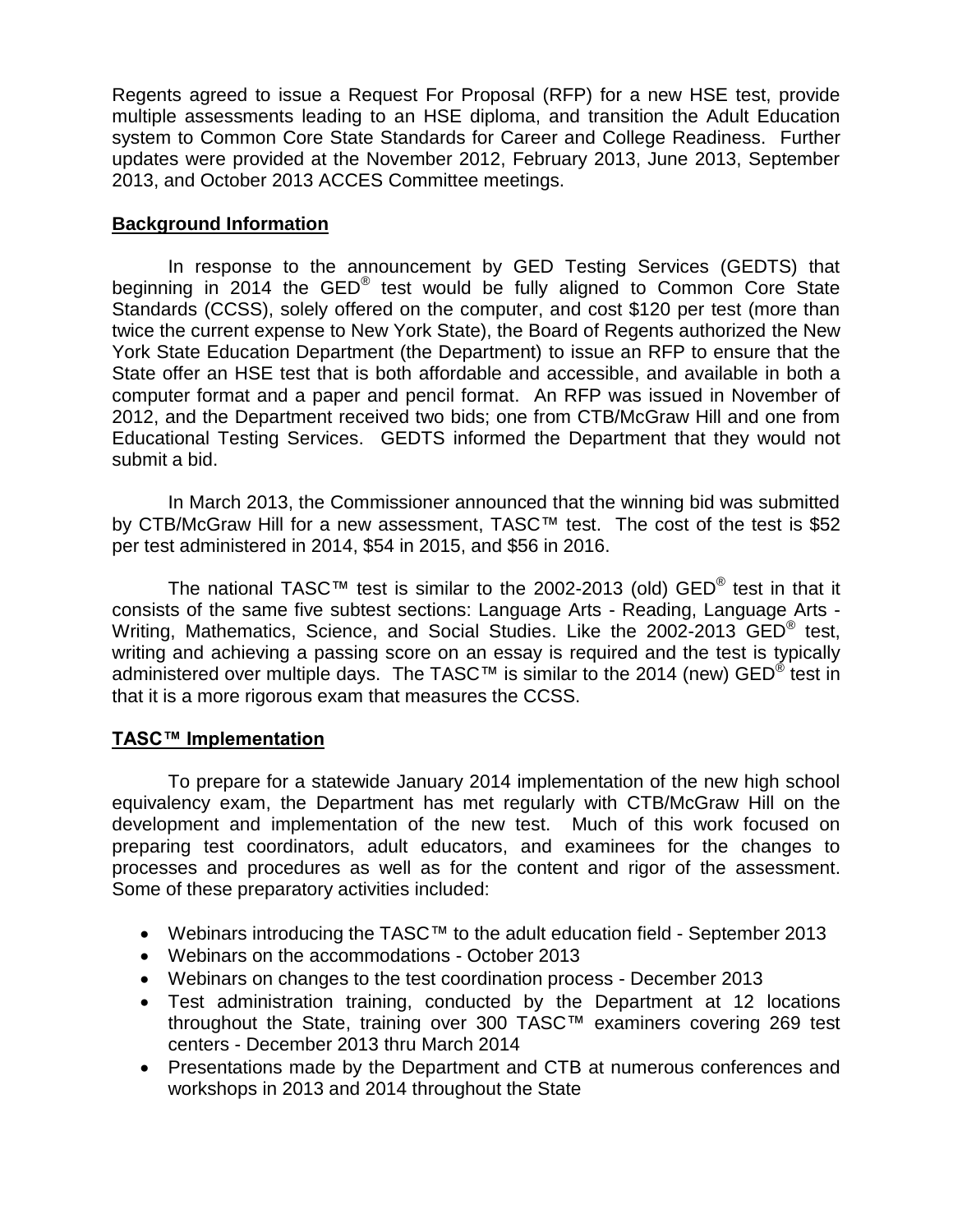Other states also selected the TASC™ as their new HSE exam. New York has been collaborating with Indiana and West Virginia, both TASC™ states, on the implementation of the assessment. We have regularly scheduled meetings and discuss items such as implementation of the TASC™ test, training, cut score determination, and the content of the assessment. We also share the Department's work in review of the TASC™ questions. Although this is a national test, Department content staff has reviewed approximately 2,000 CTB/McGraw-Hill questions. Staff reviews questions, and will continue with this review in the future, for:

- Alignment to the standards;
- Rigor of the question;
- Construction of the question;
- Appropriateness for the adult education examinee;
- Grade level alignment; and,
- Other format, editing and presentation concerns.

Other states, with New York, have had the opportunity to provide comment and suggest changes to improve the questions prior to being field tested. CTB balances the feedback received from its state constituents to deliver a national test.

The first TASC™ test was administered on January 21, 2014. While the volume of testing is gradually increasing, the number of HSE tests typically administered during January, February and March 2014 was well below normal. In April 2014, there were 2,321 TASC™ tests administered, approximately  $\frac{1}{2}$  of the normal number. A reduction in testing is to be expected when there is a transition to a new HSE exam. The last time the GED<sup>®</sup> test changed in 2002, the Department saw a 40% drop in tests from the previous year. This year's reduction can be attributed to the huge increase and push by testers to take the  $\widehat{\mathsf{GED}}^{\circledast}$  test in 2013 before the new, more rigorous 2014 test took effect and apprehension about scheduling and taking the new HSE assessment. As of May 7, 2014, 4,126 TASC™ tests have been administered. The Department is now processing records and the first batch of diplomas/transcripts/failure notices expect to be sent out this week.

### *GED Closeout*

Soon after GEDTS' announcement of the changes to the  $GED^@$  test, the Department engaged in assisting the field with ensuring that examinees were aware of the end date of 2002-2013  $GED^{\circledast}$  testing and that the field was prepared for the anticipated surge in testing. The Department:

- notified students of the December 31, 2013 deadline for  $GED^{\circledast}$  testing;
- inserted notices in students' failure notices beginning in January 2012;
- sent letters to over 4,800 New York City residents who had passed at least three of the five GED<sup>®</sup> subtests within the previous three years in October 2012;
- mailed a similar letter to 2,700 "near passers" in the rest of the State in November 2012;
- worked with the Fund for Public Advocacy, New York City Department of Education (NYCDOE) and the Literacy Assistance Center on a citywide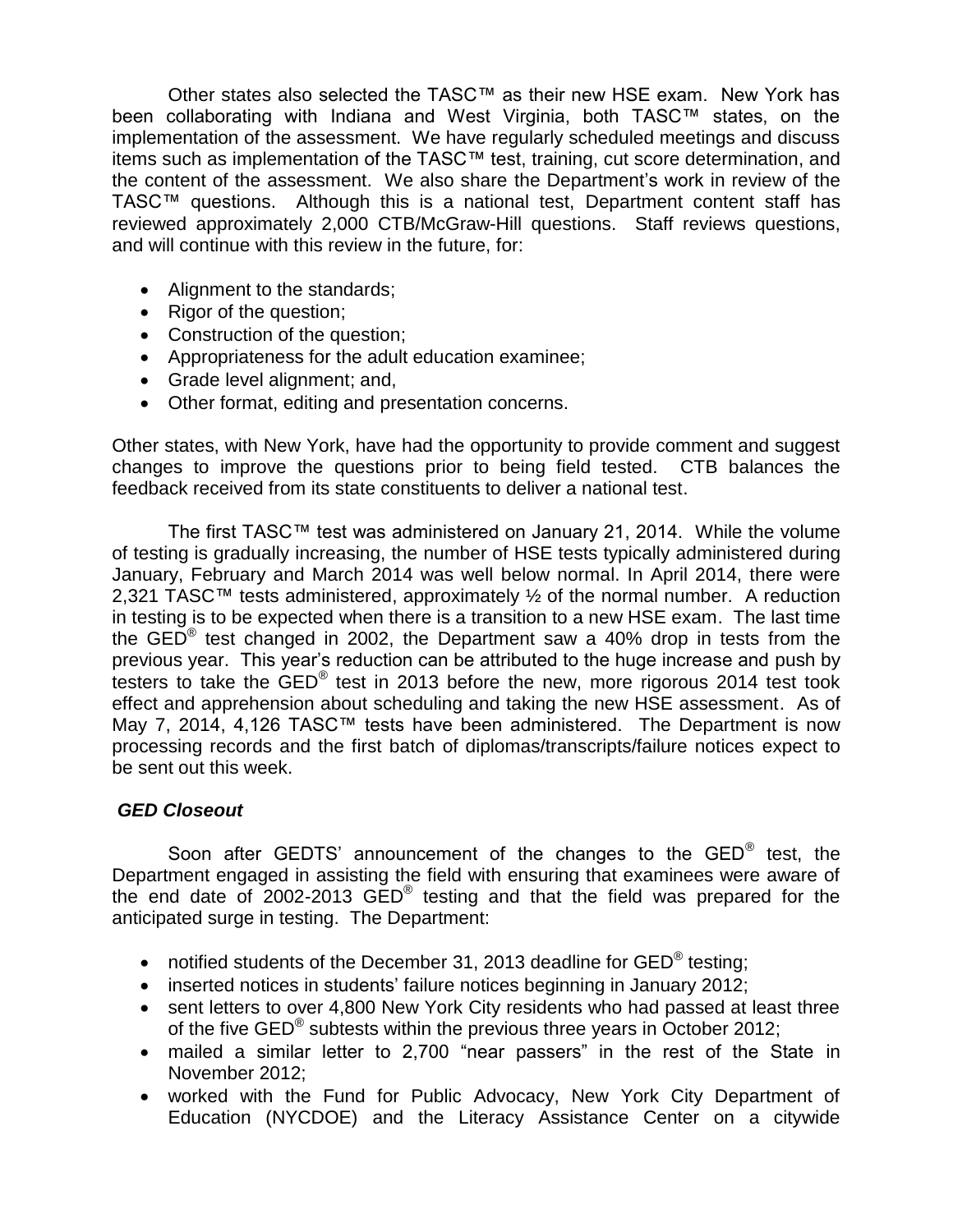campaign directed at encouraging 17-24 year old disconnected youth to complete the GED® examination before 2014;

- authorized CUNY and other test centers to use 2014 test center reimbursement allocations in 2013 (as long as they reduced their 2014 allocations by the same amount). Consequently, CUNY scheduled additional exam dates providing over 3,000 additional seats; and,
- collaborated with NYCDOE to ensure that additional seats and test sessions were scheduled. By September NYCDOE had reached their allocation for test reimbursement from SED. In anticipation of this surge, NYCDOE was provided additional funding in the city budget to provide additional test dates in 2013. Consequently, NYCDOE scheduled new examination dates (including Sundays) providing over 6,000 additional seats.

The volume of testing significantly increased in 2013. In 2013, there were 78,861 test administrations, a 48% increase over 2012. The 63,259 individuals taking the test in 2013 was the highest number for the 12 years that the 2002-2013 version of the  $GED<sup>®</sup>$  test was in existence. (The number of test administrations is higher than the number of individual testers since some people take the test more than once.) In December 2013, there was nearly three times the number of testers (14,379) as the previous year. Despite the large number of people taking the test, the final pass rate (55.7%) was nearly identical to the 12 year average (55.6%). (See attached chart)

Despite this surge, and with thanks to the assistance and planning of other agencies such as NYCDOE and CUNY, the demand for test seats was met with no reports to the Department of individuals closed out of testing.

Nearly one-half of those who took the 2002-2013 GED $^{\circledast}$  test did not pass all five subjects and earn their diploma. Those who passed some of the five subtests faced the prospect of losing their successful  $\mathsf{GED}^\circledast$  subtest scores and having to pass all five subtests of the new TASC™ in order to achieve their HSE diploma.

To provide some relief to those who successfully passed one or more of the 2002-2013 GED® subtests, in September 2013 the Board approved an amendment to Section 100.7 of the Regulations of the Commissioner to allow a passing score on one or more subtests of the 2002 GED® exam to be accepted as a passing score for the corresponding subtest on the TASC™ for a two year period. The regulation took effect in December of 2013. Unlike New York's decision on the TASC, GEDTS will not recognize passing scores from the 2002 version of the GED to inform passing the new GED exam.

### **Next steps**

The RFP allowed for a gradual phase in to Computer Based Testing (CBT), with up to 20% of tests being provided on computer in 2014, up to 40% in 2016 and up to 60% in 2016. In 2014, SED piloted CBT at 13 test centers. The Department would now like to encourage and support additional CBT for 2015 at the test centers. In the summer of 2014, the Department will be surveying New York test centers to see how many would be willing and able to add CBT. The Department's and CTB/McGraw Hill's approval process for new CBT sites will commence in September 2014, with the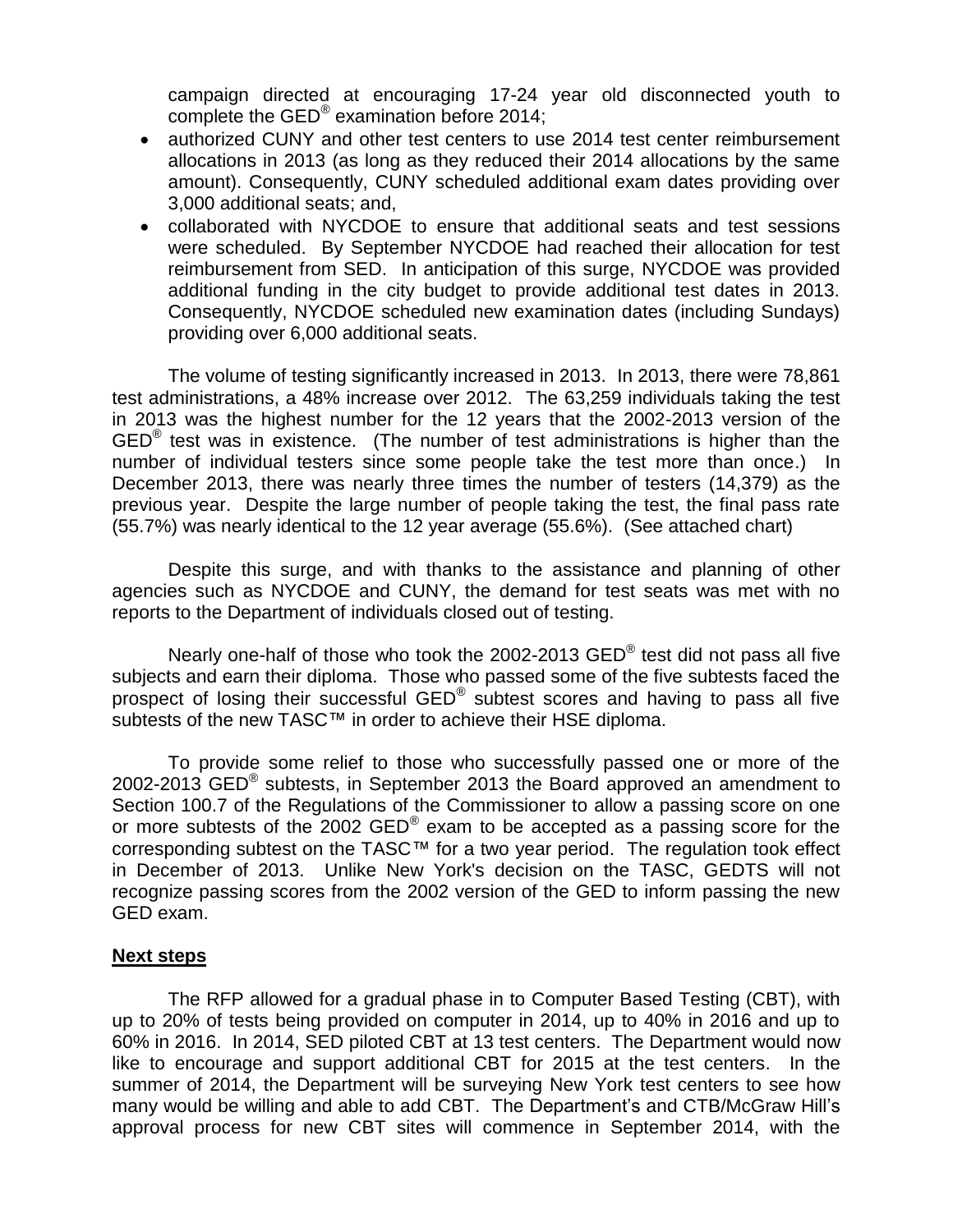expectation that those sites who meet the requirements will be operating by January 1, 2015.

With the implementation of a new more rigorous national test that measures the CCSS, there is an immediate need to provide enhanced professional development for adult education instructors, teachers and administrators. Most instructors are part-time and are without training and expertise in CCSS. In March 2014, SED hosted a specialized training program developed by CUNY to develop the skills of 62 adult education Master Teachers to both enhance their own teaching skills related to Common Core-based HSE preparation and to develop their skills as trainers to prepare other adult education teachers and instructors. The Department is proposing to expand this program later this year with a particular focus on the CCSS. The Board of Regents made a \$5 Million budget request to support this work, unfortunately it was not funded.